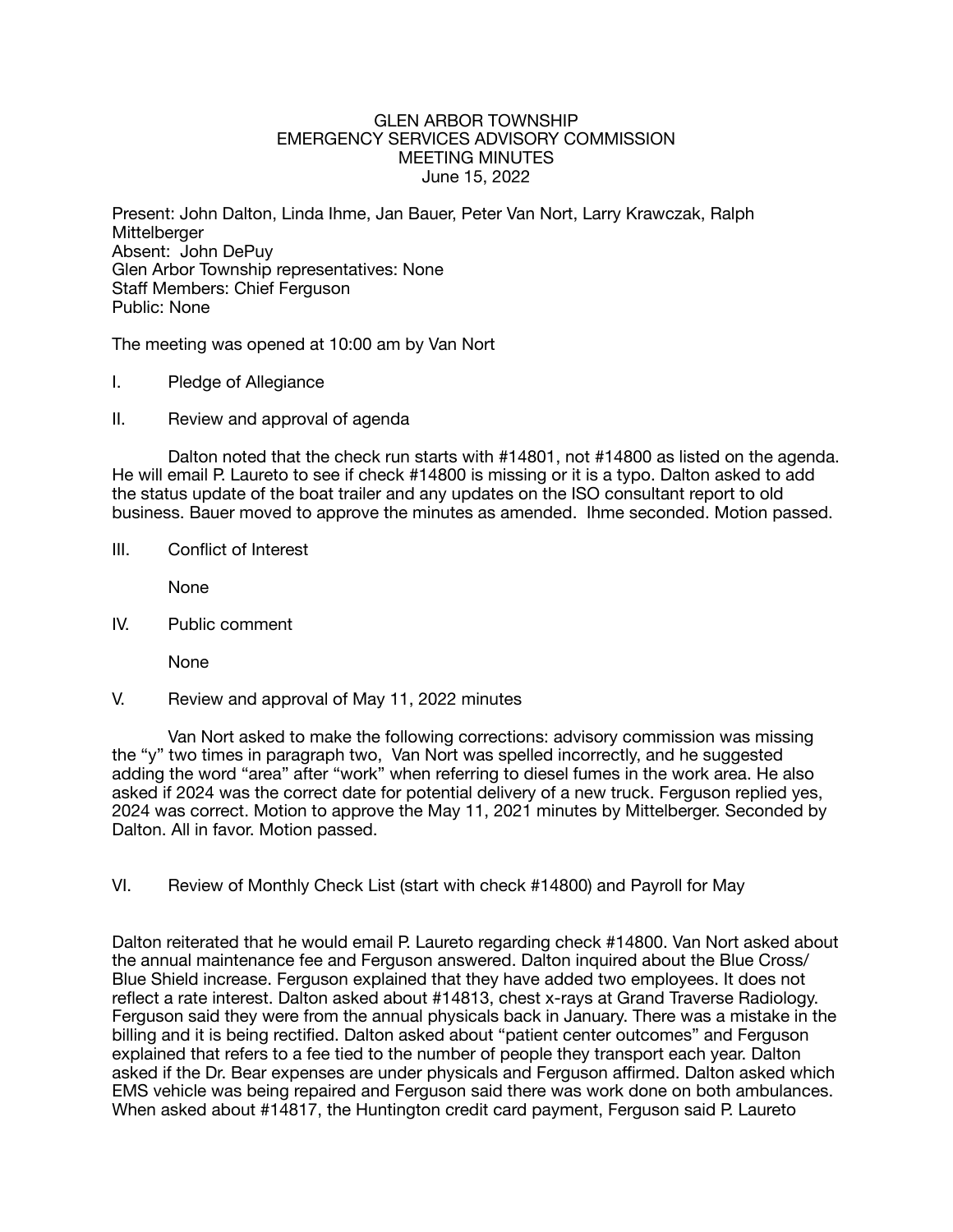clicked on the wrong credit card, was assessed a late fee, got that credited back, and that this is being corrected. He noted there was also a hotel room credit last month. Next month it should all be balanced. Krawczak asked what the #14384 dental reimbursement was for. Ferguson said he made a mistake on someone's payroll, paid too much for the year, and has corrected it. A motion was made by Krawczak, seconded by Ihme that the check list, including the verbally read bills, and payroll payments have been reviewed, to recommend payment of unpaid checks to the Glen Arbor Township Board, and to report concurrence with the checks that were necessary to pay early. Motion approved.

# VII. Review of Revenue & Expense Report and Balance Sheet for May

Van Nort was surprised that the Glen Arbor/ Empire designated capital fund stayed the same from year to year. Krawczak said they have not made the adjustments yet and will do so after the audit. Van Nort asked why there was a bill from Leelanau Township. Ferguson said it was for a training that they sponsored. Krawczak questioned a \$300 charge on the credit card. Ferguson said it was for a 12' ladder. Dalton asked what ethanol-free gas was being used for. Ferguson said small engines, mainly chainsaws. He said that since they began using this gas, they have had zero issued with the saws. Van Nort urged the Fire Department to use Northwood Hardware, when possible, explained that if they tell Jeff Geitzen what they need he can get it within a few days. Dalton inquired about the ambulance revenue and asked if our fee increased. Dalton asked if we can break down straight time and overtime on the monthly report or get a report on the two. Krawczak noted that on the budget we have hazard pay and wondered if the unused portion could be used for overtime. Dalton also asked if there are accounts that can be renamed. Van Nort asked Ferguson if he has access to the information on straight time versus overtime. Ferguson said the payroll company does and thinks P. Laureto can get it. Ferguson said some hours will look like overtime when they are actually scheduled work hours. Van Nort suggested Ferguson report on regular time, planned overtime, and incidental overtime. Ihme asked if the payroll company can do that. Ferguson said no, they provide the total overtime but he can try to break it down and get close to those numbers.

# VIII. Staffing Report

# a. Introduce staff

None today. They are busy installing the new water softener. Van Nort asked how much it cost and Ferguson said it was \$4,000. They had budgeted \$6,000.

b. General staffing status report

No changes

c. Exit interview results, if any.

None

d. Review of GLFD monthly Staff and Officer Minutes

Ferguson did not send them out. ESAC can review them next month.

IX. Operations Report

The annual Pancake Breakfast is July 3. There is a meet and greet at the Friendly Tavern in Empire on June 29th and another one in August. There will be two sessions at Art's but dates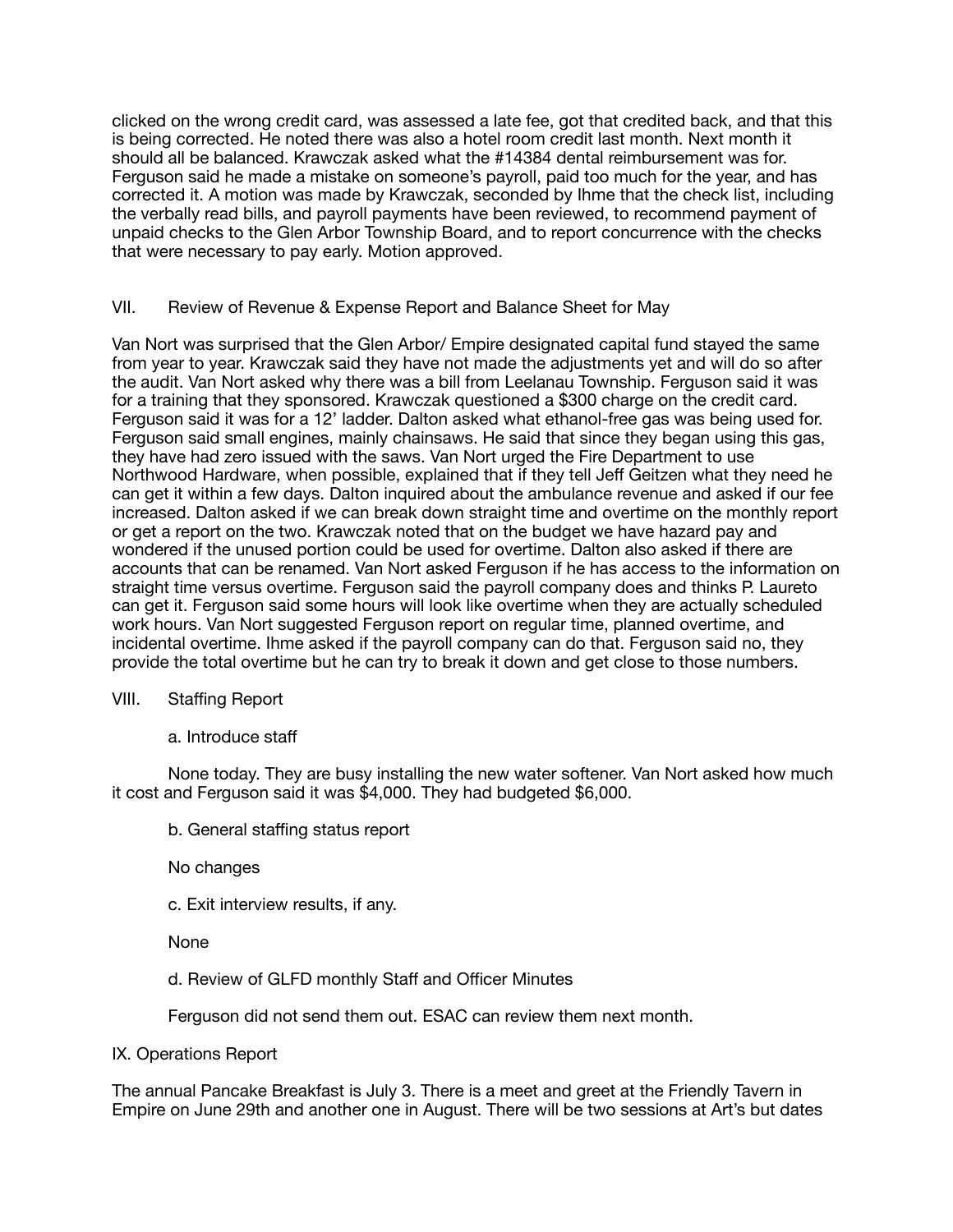have not been selected. The Open House is July 30 from 10-2. On July 13 there is a blood drive with Versiti Blood Center. GLFD partnered with Cherry Republic for a free drink after donating blood, a "pint for pint." The 9/11 memorial will be filled with stones until they figure out how to fill with water. GLFD painted the top. They hope to come up with a plan by the 9/11 service, then hold a fundraising drive to fund it. The association will plan a fund drive. Ferguson said they sent two people over to Gaylord in response to the May 20 tornado. Otsego County was happy with response. The bids for the new engine are due July 7. Ferguson said there is a chance one bid will be in the right price range and he can request to move forward with it at the July Town Board meeting, but it may take more time. Krawczak suggested Ferguson call a special meeting if need be. Dalton asked how many of the 38 ambulance responses were transports to the hospital. Ferguson was not sure but said they average about 200 transports to the hospital a year. Dalton asked what the water boat responded to. Ferguson said it was an abandoned kayak in Glen Lake. Dalton asked how the launch went using the current trailer. Ferguson said the launch is generally okay, retrieving the boat is harder.

### X. Old Business

a. Capital Budget Review

Van Nort will propose to P. Laureto that she create a capital account so we can keep track of the capital.

### b. Boat Trailer

Ferguson said there was a delay in getting axels. They have been ordered and we should have the trailer by the end of June. The material costs have doubled. Ferguson and the company settled on a \$3,000 price adjustment. Van Nort asked about the existing trailer. Ferguson said they will sell it and may be able to get around \$5,000. Dalton asked if we had a fixed cost contract and Ferguson said no, they had a purchase agreement.

### c. ISO report

Our consultant has heard no updates. They will let us know when they do.

### XI. New Business

a. Location for July 13 meeting. Ferguson suggested Town Hall as the current room is booked for the blood drive.

### XII. Board Member Comments

None

XIII. Public Comment None

### XIV. Adjournment

Van Nort declared the meeting adjourned at 10:43 am.

NEXT MEETING: July 13, 2022